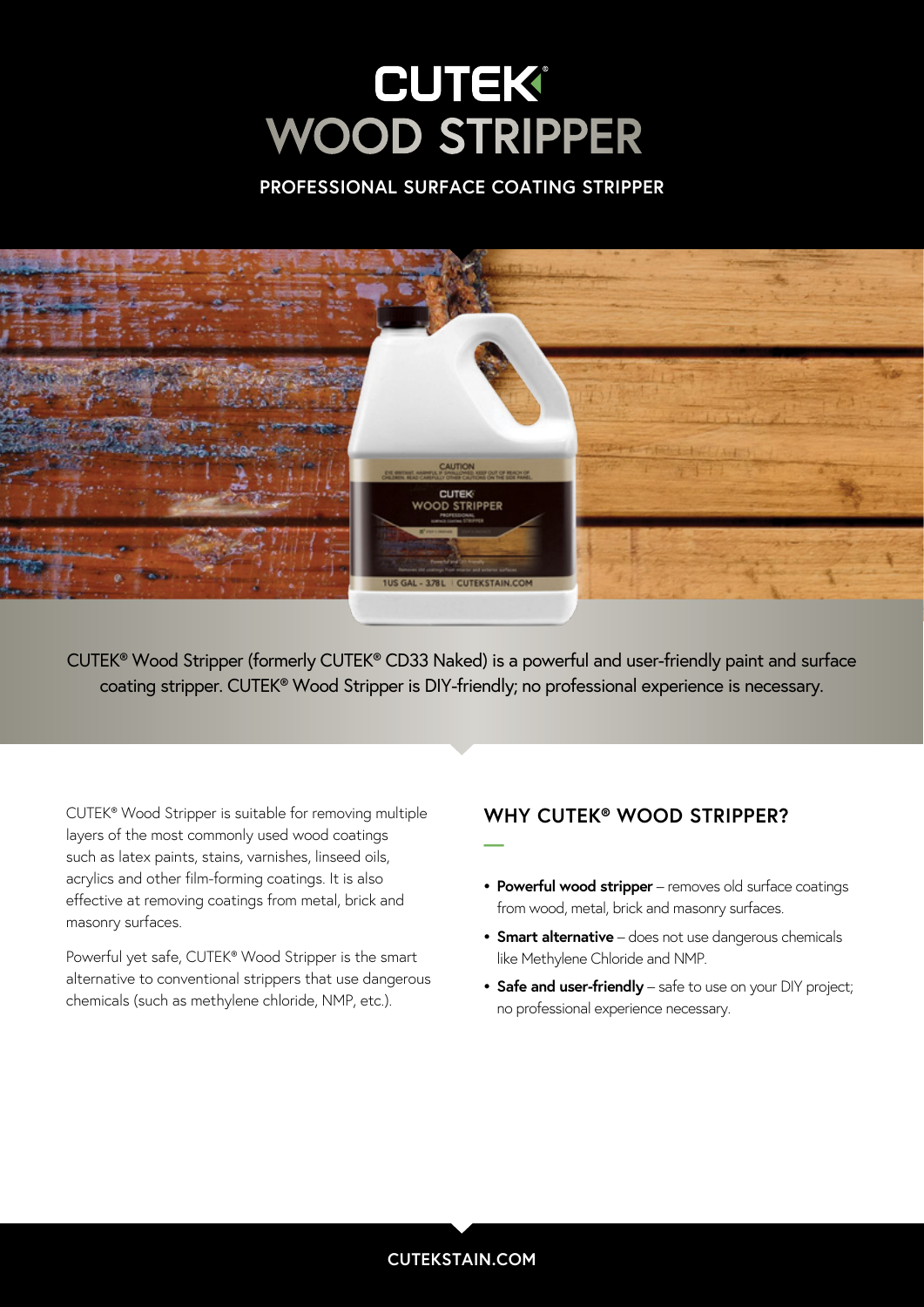#### Brush, roller or lambswool a  $L^{\bullet}$ Restore **WOOD STRIPPER**

Cuteks

Paint

Pressure

Paint

# **DIRECTIONS FOR USE**

Soap/

Brush, roller or

**—**

**—**



Spreading rate is approximately 120  $\mathrm{ft^2/gal}$ 

Note: this can vary significantly depending on the type and thickness of the paint or wood coating being removed.

# **IMPORTANT INFORMATION**

CUTEK® Wood Stripper is a powerful and user-friendly paint/surface coating stripper. It is suitable for removing multiple layers of the most commonly used wood coatings such as latex paints, stains, varnishes, linseed oils, acrylics and other film forming coatings. It is also effective at removing coatings from metal, brick and masonry surfaces. Powerful yet safe, CUTEK® Wood Stripper is considered the smart alternative to conventional strippers that use dangerous chemicals (such as methylene chloride, NMP, etc.)

It is important for the user to determine the suitability of CUTEK® Wood Stripper for its intended application. ALWAYS test product on a small test area. The coatings to be stripped can vary significantly, testing will enable you to accurately estimate the working time, and amount of CUTEK® Wood Stripper required to complete your project. It will also enable you to perfect the technique that works best for your situation.

Note: CUTEK® Wood Stripper may need to be applied more than once to thick paint or film forming coatings with many layers.

### **CUTEKSTAIN.COM**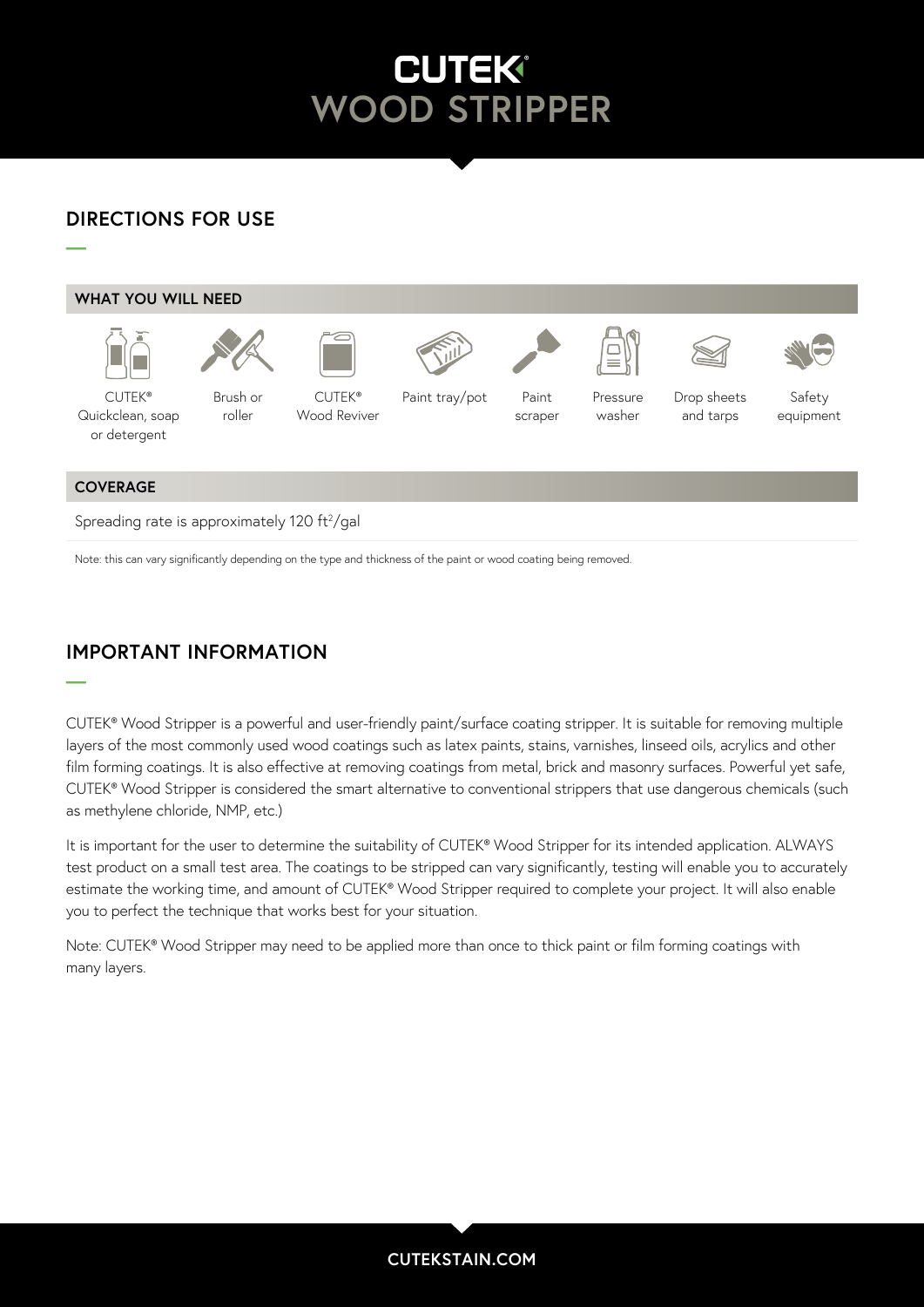# **CUTEK® WOOD STRIPPER**

### **PRECAUTIONS**

Before you begin to Prepare and Protect your wood, note the hazards and precautions on the product label and ensure that you have obtained and know how to use the correct safety equipment. CUTEK® Wood Stripper is a hazardous chemical. It is important to refer to the health and safety considerations listed in the Safety Data Sheet (SDS) before starting your project. When using CUTEK® Wood Stripper all adjacent surfaces and vegetation must be adequately protected.

It is also important to be aware of the potential for wind drift into areas with cars or pedestrian traffic when rinsing. Water flush all equipment, vegetation, paths, concrete, asphalt and other adjacent surfaces before and after contact. Leave job site free of any trace amounts of CUTEK® Wood Stripper. Never leave behind any containers or equipment and appropriately label any containers of residual product for disposal.

#### DO NOT SWALLOW

CUTEK® Wood Stripper makes surfaces slippery, DO NOT walk on the application area until CUTEK® Wood Stripper has been removed.

A full list of precautions and the SDS is available at www.cutekstain.com.

### **STEP 1> PREPARE**

**APPLICATION:** CUTEK® Wood Stripper should be used as supplied. Stir/shake well, then apply CUTEK® Wood Stripper evenly with a brush or roller to dry wood, rubbing into the grain. Reaction time is approx. 30-60 minutes. Keep area wet and activated by applying more CUTEK® Wood Stripper or by agitating the application area with a brush or roller for the duration determined by testing.

Test periodically with a paint scraper to determine when the old coating is stripping cleanly off the wood. When this happens, the stripped surface is ready for rinsing. We suggest that you try to strip only 10 ft<sup>2</sup> first to perfect your technique.

**REMOVAL:** Rinse off thoroughly, using a pressure washer set to approximately 50 bar (750 p.s.i.) with a fan jet pattern. REMOVAL WITH A GARDEN HOSE IS NOT SUFFICIENT.

CAUTION must be used to avoid damage to the wood fiber and 'furring up'. Adjust your cleaning process by reducing the pressure or your operating distance from the wood. DO NOT use "turbojets" on wood.

Clean from the lowest point and work upwards methodically using long even strokes in the direction of the grain. If cleaned from the highest point first, the product below can become sticky and difficult to remove.

After stripping the wood, clean your wood with CUTEK® Wood Reviver to remove residual CUTEK® Wood Stripper and rejuvenate the substrate.

Certain types of wood surfaces may leave a raised grain effect after stripping is completed. Sanding or poly pad scrubbing may be required to smooth out this condition.

**CLEAN UP & DISPOSAL:** Equipment may be cleaned with CUTEK® Quickclean or soap/detergent and water. All wash water, containers/contents should be disposed of in accordance with local regulations.

### **CUTEKSTAIN.COM**